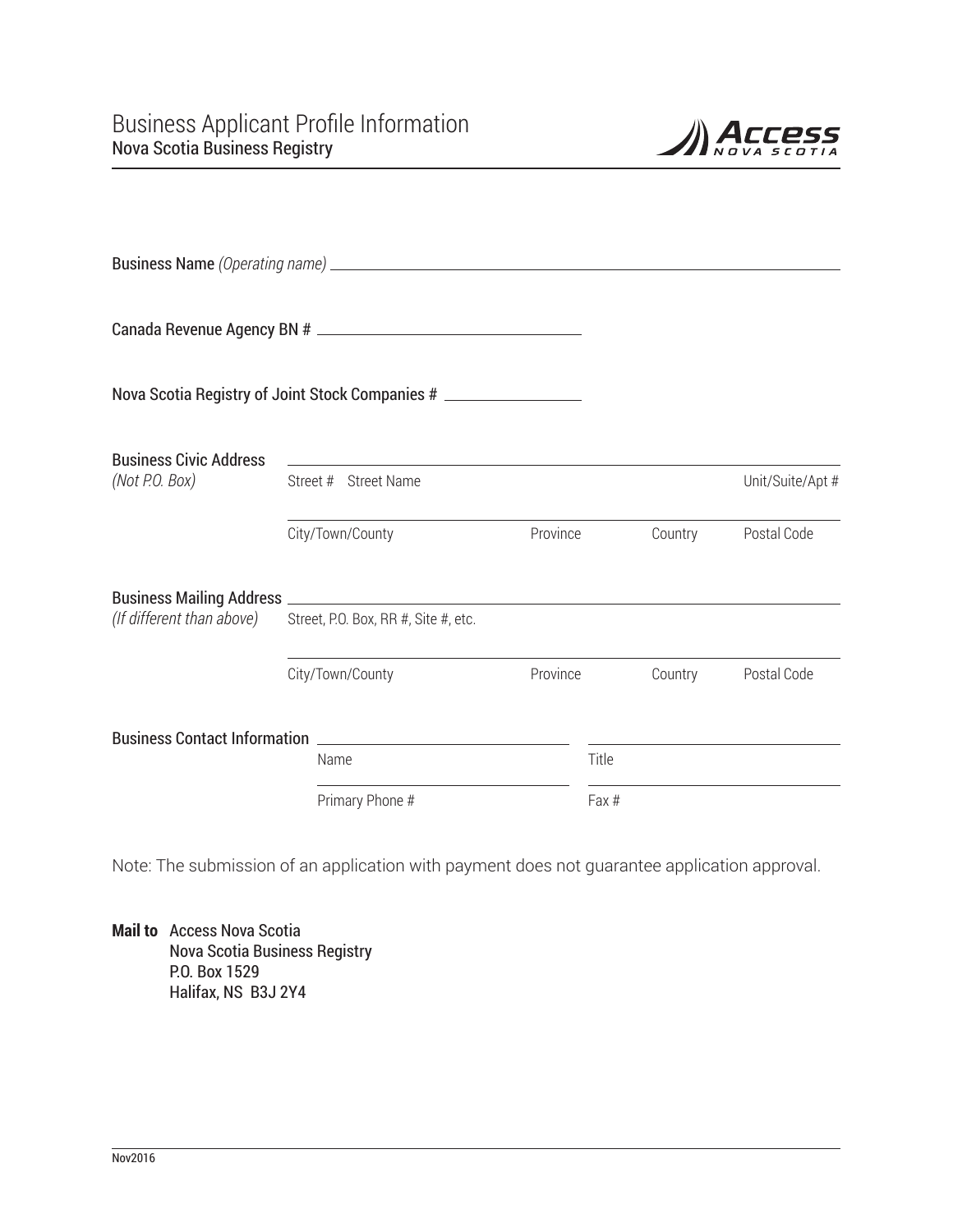

Check the appropriate category.

| <b>Direct Seller Category</b> |           |                                           | <b>Number of Salespeople</b> | <b>License Fee</b> |
|-------------------------------|-----------|-------------------------------------------|------------------------------|--------------------|
|                               | $\Box$ P1 | <b>Sole Proprietor / Partnership</b>      | 0                            | \$150.00           |
|                               |           | <b>D</b> P2 Sole Proprietor / Partnership | $1 - 10$                     | \$150.00           |
|                               |           | $\Box$ P3 Sole Proprietor / Partnership   | More than 10                 | \$150.00           |
|                               |           | $\Box$ C1A Corporation / Business Name    | Less than 11                 | \$150.00           |
|                               |           | <b>C1B</b> Corporation / Business Name    | 11 or more                   | \$500.00           |

For the following 13 questions please respond for either the individual applicant or each partner *(in the case of a Partnership applicant)*, or each Officer *(in the case of a Corporation applicant)*.

1. Provide name of individual designated as the contact person for license correspondence.

| Name         | Date of Birth (dd/mm/yyyy) ____ |
|--------------|---------------------------------|
| Phone Number | Email                           |

2. Has the applicant previously been licensed or registered under any provincial or federal statute?  $\Box$  No  $\Box$  Yes

| If yes, give full particulars. |  |  |
|--------------------------------|--|--|
|                                |  |  |

- 3. Has the applicant ever had any license refused, suspended or revoked?  $\Box$  No  $\Box$  Yes
	-

If yes, give full particulars

## 4. Has the applicant been involved in a personal or corporate bankruptcy?

#### $\Box$  No  $\Box$  Yes

If yes, give full particulars including, the date of discharge, and the trustee's name and phone number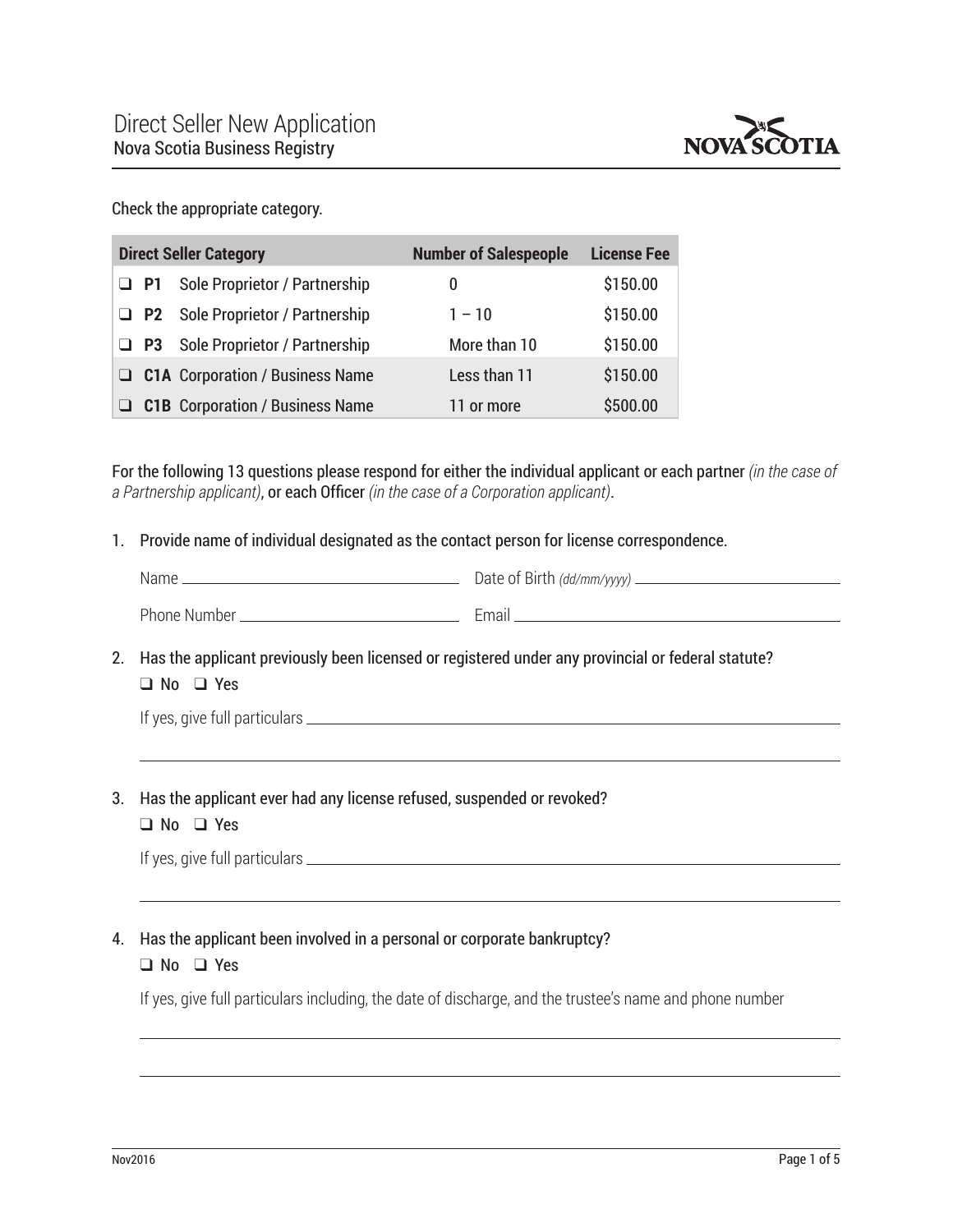

| 5.             | Does the applicant have any unpaid judgements outstanding?<br>$\Box$ No $\Box$ Yes                                                                                                                                                                                      |  |  |  |  |
|----------------|-------------------------------------------------------------------------------------------------------------------------------------------------------------------------------------------------------------------------------------------------------------------------|--|--|--|--|
|                |                                                                                                                                                                                                                                                                         |  |  |  |  |
| 6.             | Has the applicant ever been convicted of an offence under the law and not been pardoned?<br>$\Box$ No $\Box$ Yes                                                                                                                                                        |  |  |  |  |
|                |                                                                                                                                                                                                                                                                         |  |  |  |  |
| 7 <sub>1</sub> | Has the applicant ever been disciplined by a professional/occupation organization?<br>$\Box$ No $\Box$ Yes                                                                                                                                                              |  |  |  |  |
|                |                                                                                                                                                                                                                                                                         |  |  |  |  |
| 8.             | Will the applicant be employed in any other business, or profession?<br>$\Box$ No $\Box$ Yes                                                                                                                                                                            |  |  |  |  |
|                |                                                                                                                                                                                                                                                                         |  |  |  |  |
| q              | State the civic address in Nova Scotia for the service of notices under the Direct Sellers Regulation Act<br>(required by s. 11 of the Act)                                                                                                                             |  |  |  |  |
|                | 10. Consumers must be able to return goods to a permanent place of business in Nova Scotia<br>OR free of charge to a mailing address.<br>If applicable, state the address of your permanent place of business in Nova Scotia (required by<br>a)<br>s. 6 of Regulations) |  |  |  |  |

b) For sellers without a permanent place of business in Nova Scotia, state the mailing address where consumers may return goods, and the method by which goods can be returned free of charge (required by s. 6A of the Regulations).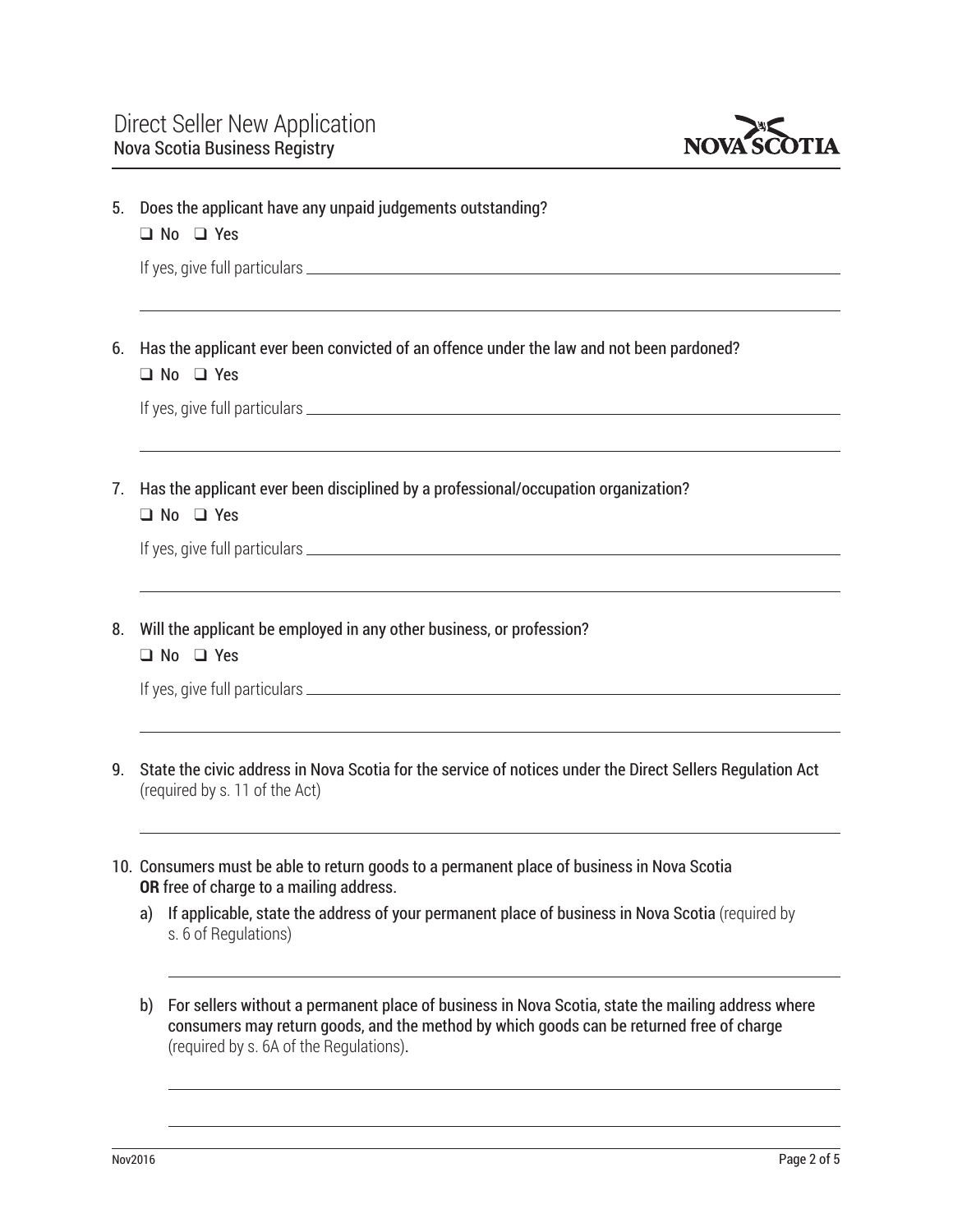

### 11. Bonding requirements *(Check one)*

| <b>Direct Seller Category</b>            | Average Sale Amount to Each Individual Purchaser | <b>Bond Amount</b> |
|------------------------------------------|--------------------------------------------------|--------------------|
| □ P1                                     | Less than \$500                                  | \$5,000            |
| $\Box$ P1                                | \$500 or greater                                 | \$10,000           |
| $\Box$ P2                                | Any amount                                       | \$10,000           |
| $\Box$ P3                                | Any amount                                       | \$20,000           |
| $\Box$ C1A                               | Any amount                                       | \$10,000           |
| $\Box$ C1B                               | Any amount                                       | \$20,000           |
| *Home Installation (see list below)<br>❏ | Any amount                                       | \$25,000           |

\*The amount of bond required by subsection (1) of the regulations is \$25,000 for any category of direct seller selling home renovations, siding, paving, roofing, heat pumps, heating systems, air conditioners, hot water heaters, furnaces, windows, doors, security alarms, medical alarms and systems, personal alarms or alarm monitoring services.

## 12. List all corporation officers, partners of a partnership, or applicants.

| Last Name         | First Name        | Middle Name   | <b>Birth Date</b> |
|-------------------|-------------------|---------------|-------------------|
| Residence Address |                   | Position Held | Telephone         |
| Last Name         | First Name        | Middle Name   | <b>Birth Date</b> |
| Residence Address |                   | Position Held | Telephone         |
| Last Name         | <b>First Name</b> | Middle Name   | <b>Birth Date</b> |
| Residence Address |                   | Position Held | Telephone         |
| Last Name         | <b>First Name</b> | Middle Name   | <b>Birth Date</b> |
| Residence Address |                   | Position Held | Telephone         |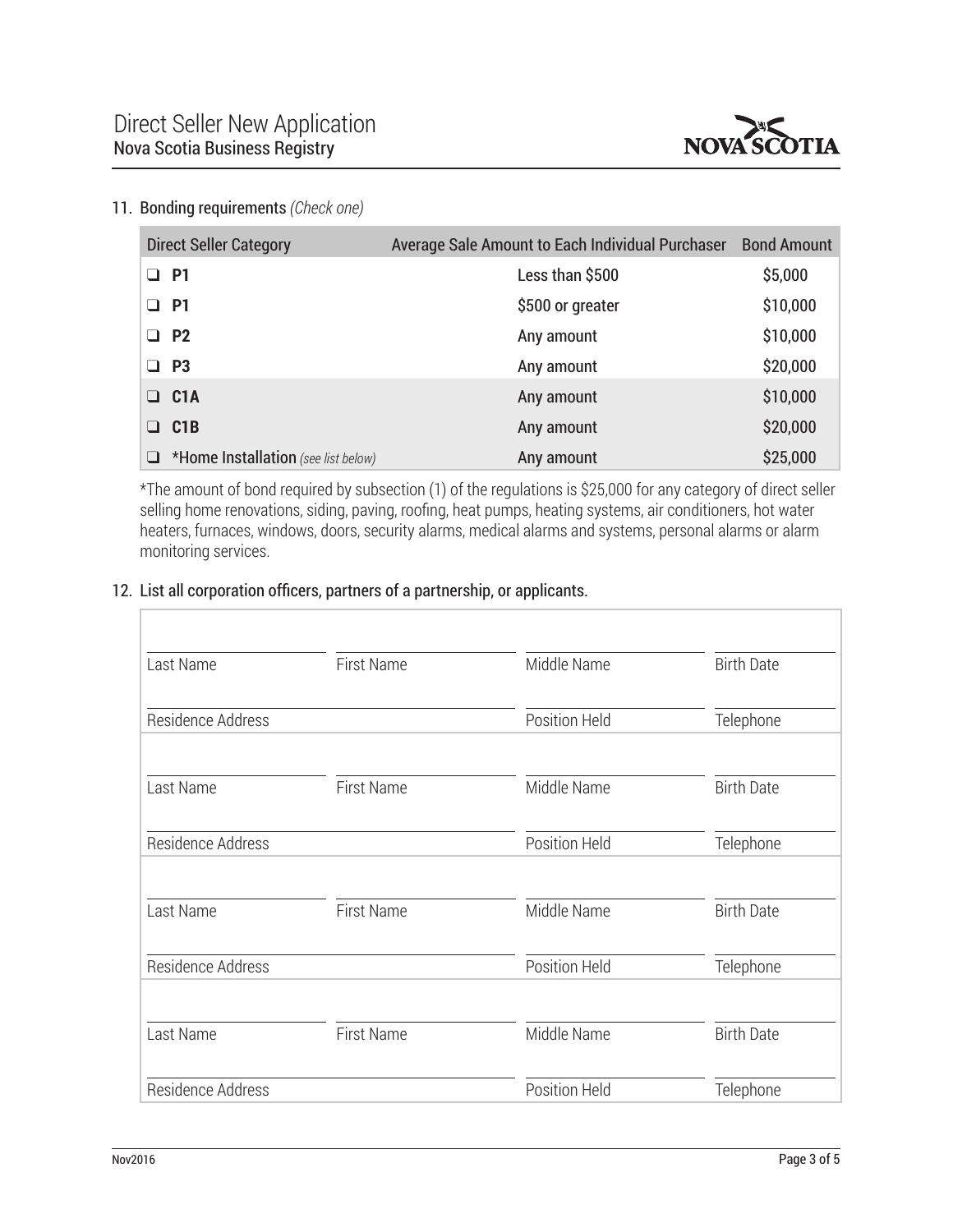

13. Employment history of the applicant, each partner (in the case of a partnership), and each officer (in the case of a corporation) during the past 3 years.

| Name of Individual<br>Applicant, Partner or<br><b>Officer</b> | Name and<br><b>Address of Employer</b> | Type of<br><b>Business of</b><br>Employer | Nature of<br>Employment | Period of<br>Employment<br>(DD/MM/YYYY)                                                                                                                                                                                                                                                                                                                                                                                     |
|---------------------------------------------------------------|----------------------------------------|-------------------------------------------|-------------------------|-----------------------------------------------------------------------------------------------------------------------------------------------------------------------------------------------------------------------------------------------------------------------------------------------------------------------------------------------------------------------------------------------------------------------------|
|                                                               |                                        |                                           |                         | $From ________$                                                                                                                                                                                                                                                                                                                                                                                                             |
|                                                               |                                        |                                           |                         |                                                                                                                                                                                                                                                                                                                                                                                                                             |
|                                                               |                                        |                                           |                         | $From _______$                                                                                                                                                                                                                                                                                                                                                                                                              |
|                                                               |                                        |                                           |                         | $\begin{picture}(20,20) \put(0,0){\dashbox{0.5}(5,0){ }} \thicklines \put(0,0){\dashbox{0.5}(5,0){ }} \thicklines \put(0,0){\dashbox{0.5}(5,0){ }} \thicklines \put(0,0){\dashbox{0.5}(5,0){ }} \thicklines \put(0,0){\dashbox{0.5}(5,0){ }} \thicklines \put(0,0){\dashbox{0.5}(5,0){ }} \thicklines \put(0,0){\dashbox{0.5}(5,0){ }} \thicklines \put(0,0){\dashbox{0.5}(5,0){ }} \thicklines \put(0,0){\dashbox{0.5}(5,$ |
|                                                               |                                        |                                           |                         | $From _______$                                                                                                                                                                                                                                                                                                                                                                                                              |
|                                                               |                                        |                                           |                         |                                                                                                                                                                                                                                                                                                                                                                                                                             |
|                                                               |                                        |                                           |                         | $From _______$                                                                                                                                                                                                                                                                                                                                                                                                              |
|                                                               |                                        |                                           |                         |                                                                                                                                                                                                                                                                                                                                                                                                                             |
|                                                               |                                        |                                           |                         | $From \_$                                                                                                                                                                                                                                                                                                                                                                                                                   |
|                                                               |                                        |                                           |                         |                                                                                                                                                                                                                                                                                                                                                                                                                             |
|                                                               |                                        |                                           |                         |                                                                                                                                                                                                                                                                                                                                                                                                                             |
|                                                               |                                        |                                           |                         | To                                                                                                                                                                                                                                                                                                                                                                                                                          |

The undersigned hereby confirms the information presented to be correct to the best of his/her knowledge, agrees to abide by the Acts and Regulations governing the Licence / Registration being applied for, and authorizes Service Nova Scotia to verify the information given or supplied as part of this application with the appropriate sources.

### **Authorized Signature**

Signature of Authorized Officer **Date of Application** Date of Application

Name of Officer *(Please print)* Title

 $\Box$  Have you included a sample of your direct sales contract containing the buyer's right to cancel.

 $\Box$  Have you included a copy of the product catalogue and price list.

 $\Box$  Have you included a copy of your Bond.

#### Note: the original bond must be mailed or couriered to Business Licensing at the address below.

**Submit to** Service Nova Scotia, Business Licensing 8th Floor South, Maritime Centre 1505 Barrington Street P.O. Box 2723 Halifax NS B3J 3P7